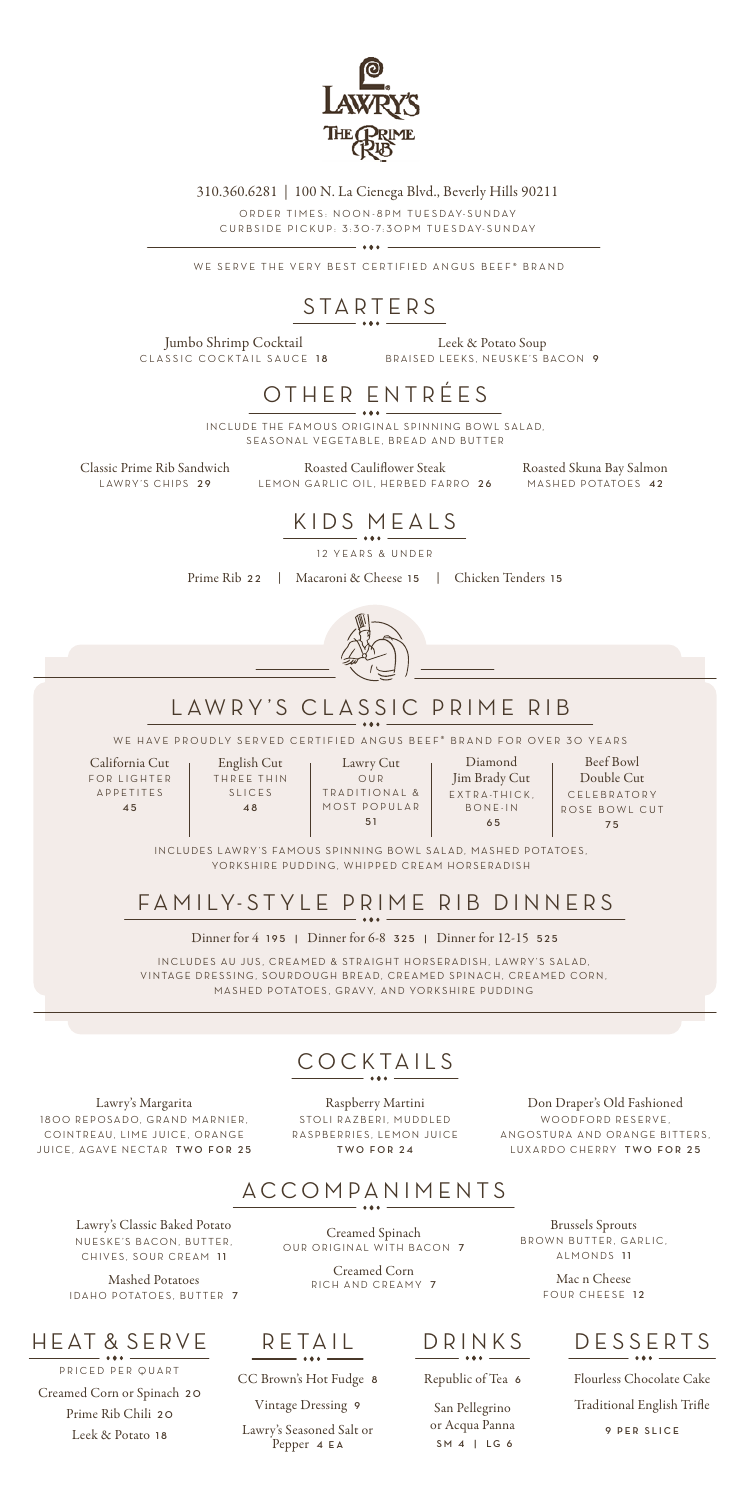# WINE

#### **CHAMPAGNE** & SPARKLING

House Sparkling  $\frac{1}{2}$  **3** CALIFORNIA

Moët & Chandon White Star Impérial Estate, Extra Dry  $\frac{8+1}{40.5}$ 

Prosecco, Sparkling Wine La Marca  $\ast \bullet$ /20 I TA LY

Brut Rosé, Napa Sparkling Wine Mumm **4 8 /24** NAPA

Brut, Yellow Label Veuve Clicquot Ponsardin **9 6 /4 8**

### **CHARDONNAV**

2017 Orin Swift Mannequin  $74/37$ CALIFORNIA

Lawry's Private Selection **3 8 /19** RUTHERFORD

> 2017 Mer Soleil **4 4 /22** MONTEREY COUNTY

2017 Michael David Winery **4 8 /24** LODI

> 2016 Duckhorn, Sauvignon Blanc  $\frac{60}{30}$ NAPA VALLEY

#### IMPORTED WHITES

2015 Robert Mondavi Winery  $49/24.5$ NAPA

2016 Rodney Strong, Chalk Hill **5 1 /25.5** SONOMA COUNTY

2017 Sonoma-Cutrer **5 6 /28** RUSSIAN RIVER

2015 Patz & Hall **7 1 /35.5** SONOMA COAST

2016 Frank Family **7 6 /38** NAPA

2016 Intrinsic **5 3 /26.5** COLUMBIA VALLEY

2017 Rombauer **7 9 /39.5** CARNEROS

OTHER WHITE VARIETALS

2017 Charles Krug  $60/30$ NAPA

2018 Honig, Sauvignon Blanc **4 6 /23** NAPA

2016 Grgich Hills, Fumé Blanc **5 6 /28** NAPA

2017 Trig Point Diamond Dust Vineyard  $\frac{1}{5}$  <del>0</del>/25 A L E X A N D E R VA L L E Y

2017 Blindfold by The Prisoner **5 6 /28** CALIFORNIA

2015 Rodney Strong **5 6 /28** RUSSIAN RIVER VALLEY

2017 The Seeker Riesling **4 4 /22** MOSEL, GERMANY

> 2017 Santa Margherita Pinot Grigio  $60/30$ I TA LY

2015 Ponzi Reserve **123 /6 1 . 5** WILLAMETTE VALLEY

#### MERITAGE / BLENDS

### **ENJOY 50% OFF THESE WINE & BEER SELECTIONS**

2017 Intrinsic Red Blend **5 3 /26.5** COLUMBIA VALLEY

#### **REG PRICE / 50% OFF**

### ROSÉ

2017 Justin Rose **4 2 /21** PASO ROBLES

> Cain Cuvée NV14  $\frac{1}{2}$  **80**/40 CALIFORNIA

2017 Miraval Rose **6 0 /30** CÔTES DE PROVENCE, FRANCE

> 2017 The Prisoner  $\frac{82}{41}$ NAPA

2017 Rodney Strong Rose of Pinot Noir **5 6 /28** SONOMA COUNTY

#### CABERNET SAUVIGNON

Lawry's Private Selection **3 8 /19** NAPA

2017 Rodney Strong **5 0 /25** SONOMA COUNTY

2016 Earthquake **6 2 /31** LODI

2016 Decoy by Duckhorn **6 4 /32** SONOMA COAST

2016 Louis M. Martini  $\frac{67}{33.5}$ A L E X A N D E R VA L L E Y

> 2016 Mt. Veeder **7 6 /38** NAPA

> > Sapporo  $7/3.5$ LAGER, SAPPORO, JAPAN

2016 Honig **8 9 /4 4 . 5** NAPA

> Acme IPA  $\overline{7}/3.5$ INDIA PALE ALE, FORT BRAGG

#### MERLOT

Allagash White **10**/5 WITBIER, PORTLAND

Lawry's Private Selection **3 8 /19** NAPA

> Kaliber N/A  $7/3.5$ DUBLIN, IRELAND

2014 Silverado **7 2 /36** NAPA

2016 Rombauer **8 0 /4 0** CARNEROS

#### PINOT NOIR

2017 Meiomi **5 2 /26** SANTA BARBARA & SONOMA

> 2016 Hahn SLH **5 5 /2 7. 5** Santa Lucia Highlands

> > 2016 Erath **7 0 /35** OREGON

2017 Frank Family **7 8 /39** NAPA

2015 Cherry Pie **8 2 /4 1** NAPA

2016 Francis Ford Coppola Votre Santé **4 4 /22** NAPA

2016 The Arsonist **6 5 /32.5** CALIFORNIA

2016 Hess Lion Tamer **7 5 /3 7. 5** NAPA

#### OTHER REDS

2014 Cambria Tepusquet Vineyard, Syrah 52/26 CAMBRIA

2017 Sando, Zinfandel **5 1 /25.5** NAPA

2014 Seghesio Old Vine, Zinfandel  $62/31$ SONOMA COUNTY

> 2016 Rombauer, Zinfandel **7 3 /36.5** NAPA

2015 Stags' Leap, Petite Sirah  $7\frac{1}{3}$  36.5 NAPA

2017 Orin Swift 8 Years in the Desert  $94/47$ CALIFORNIA

#### IMPORTED REDS

2016 Domaine Père Caboche **6 4 /32** CHÂTEAUNEUF-DU-PAPE , FRANCE

2016 Château Mongravey **8 4 /4 2** MARGAUX, FRANCE

2012 Belasco de Baquedano Swinto Old Vine Malbec **8 8 /4 4** ARGENTINA

2015 Maison Saint Vivant Nuit-Saint-Georges Villages **8 8 /4 4** BOURGOGNE, FRANCE

### BEER

 $-$  +++  $-$ 

Budweiser **<sup>6</sup> / 3** LAGER

Amstel Light  $7/3.5$ 

LAGER, NETHERLANDS

Stella Artois **7/3.5** EURO PALE LAGER, BELGIUM

Angel City Pilsner **7/3.5** PALE LAGER, LOS ANGELES

Heineken **7/3.5** EUROPEAN LAGER, , HOLLAND

Anchor Porter **<sup>8</sup> /4** PORTER, SAN FRANCISCO